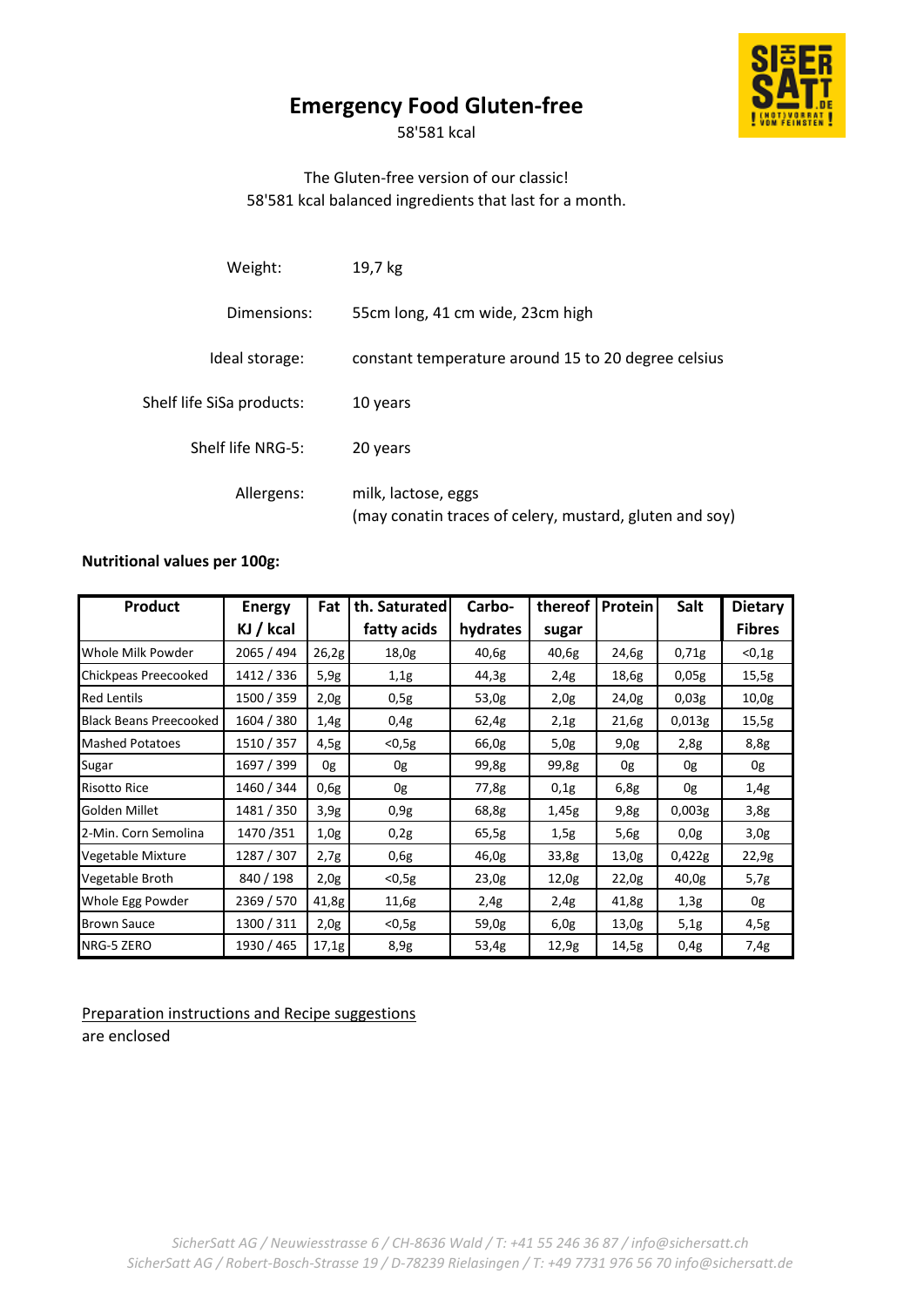

Content:

1 Tin Whole Milk Powder, 900g Ingredients: Whole Milk Powder **Allergens: Milk**

1 Tin Chickpeas Preecooked, 800g Ingredients: Chickpeas Preecooked and dehydrated **Allergens: None**

1 Tin Red Lentils, 1400g Ingredients: Red Lentils **Allergens: None**

1 Tin Black Beans, Preecooked, 800g Ingredients: Black Beans Preecooked and dehydrated **Allergens: None**

1 Tin Mashed Potatoes Powder, 1200g Ingredients: Potatoes 87%, Sunflower Oil, Skimmed Mil Powder, Iodised Table Salt, (E450, E471, E304), Glucose Syrup, Maize starch, Aroma, Kurkuma **Allergens: Milk (may contain traces of fresh eggs, gluten, celery, mustard and soy)** 

1 Tin Sugar, 1800g Ingredients: Swiss Sugar **Allergens: None**

1 Tin Risotto Rice, 1600g Ingredients: Risotto Rice **Allergens: None**

1 Tin Golden Millet, 1400g Ingredients: Golden Mllet **Allergens: None**

1 Tin 2-Min. Corn Semolina, 1200g Ingredients: Corn Semolina **Allergens: None**

1 Tin Vegetable Mixture, 400g Ingredients: Carrots, Karotten, Leek, Parsnips, Paprika, Onions, Courgette and Parsley; all air-dried **Allergens: None**